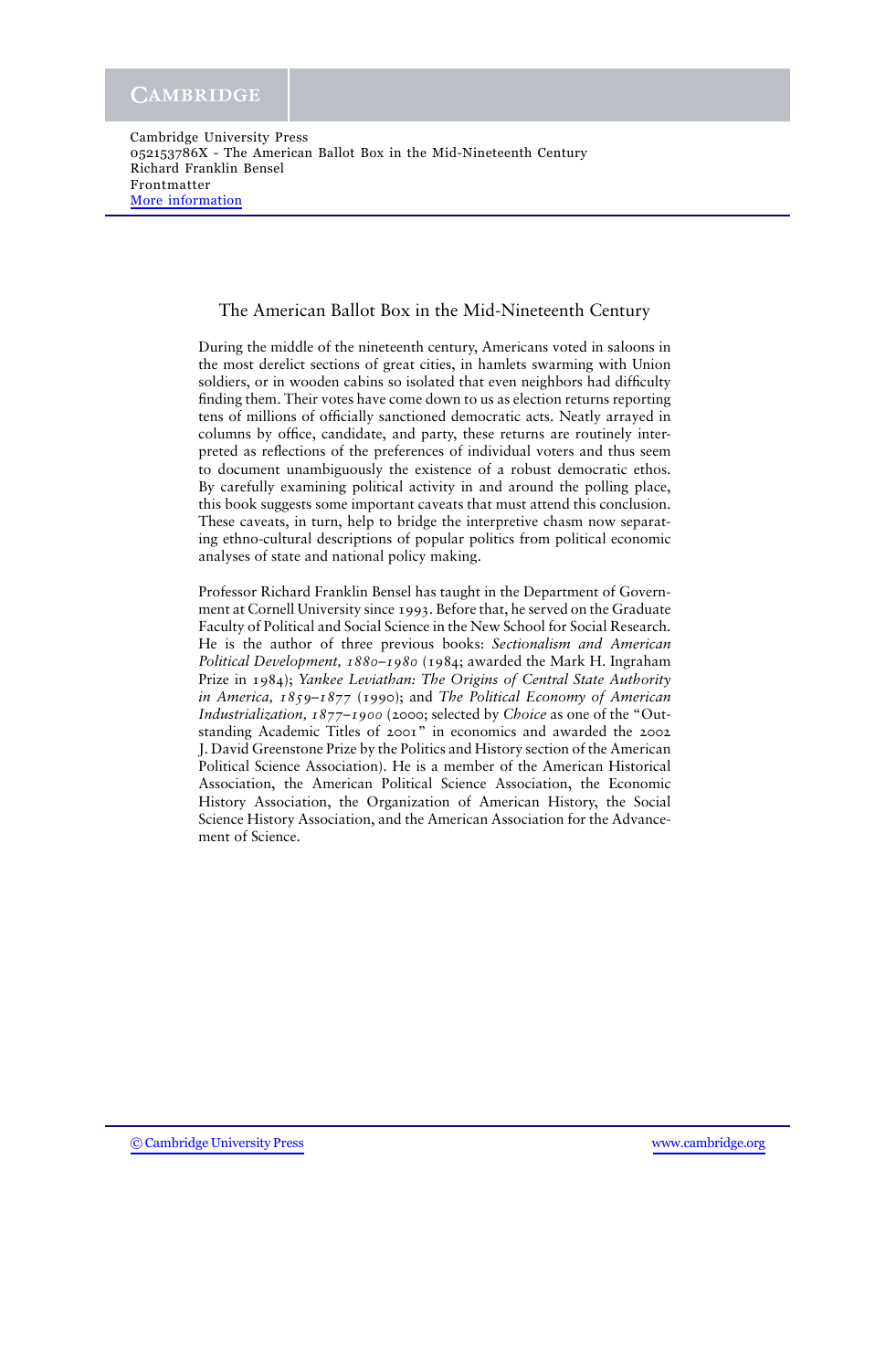Cambridge University Press 052153786X - The American Ballot Box in the Mid-Nineteenth Century Richard Franklin Bensel Frontmatter [More information](http://www.cambridge.org/052153786X)

# The American Ballot Box in the Mid-Nineteenth Century

RICHARD FRANKLIN BENSEL *Cornell University*

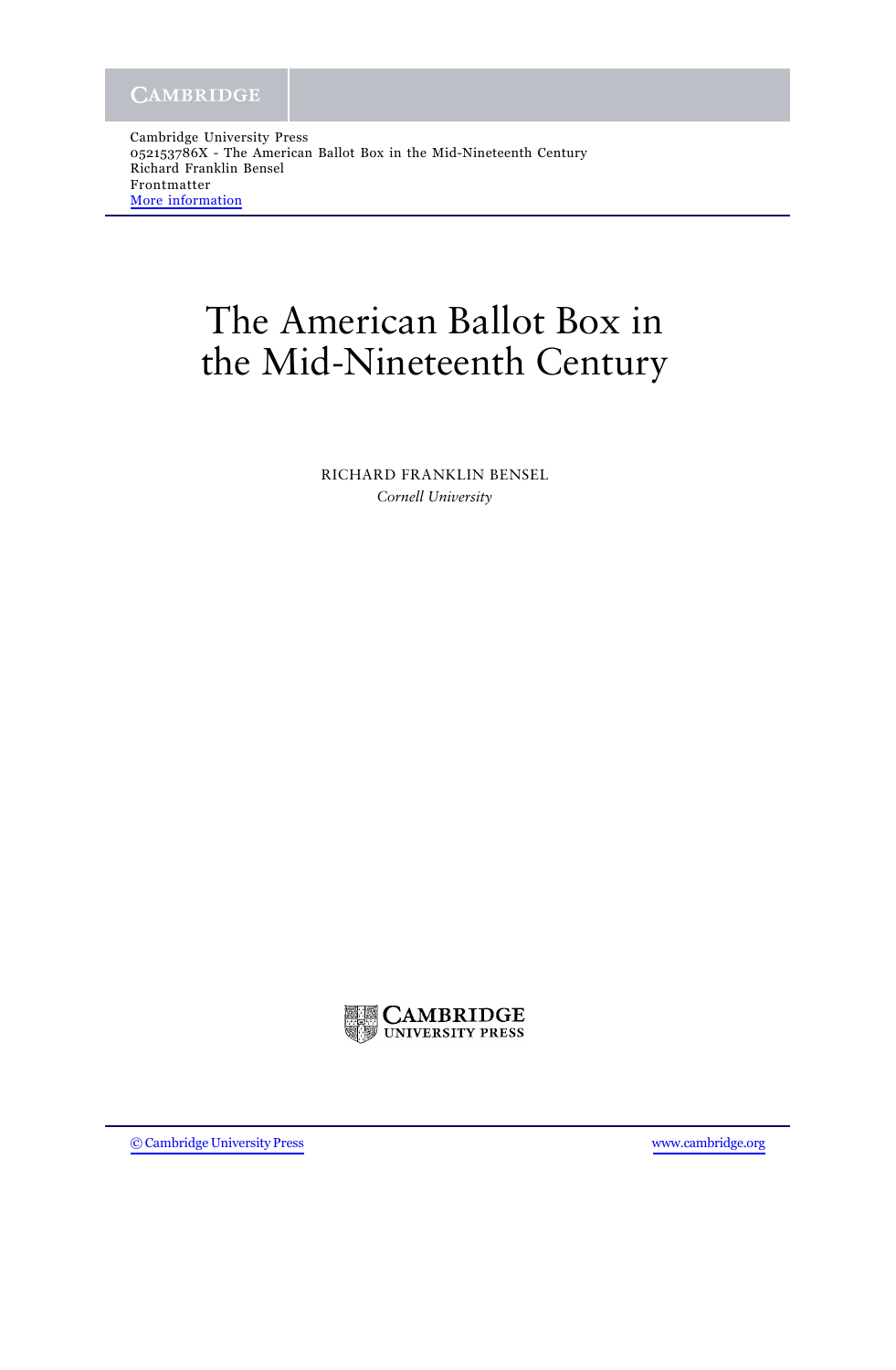published by the press syndicate of the university of cambridge The Pitt Building, Trumpington Street, Cambridge, United Kingdom

cambridge university press The Edinburgh Building, Cambridge CB2 2RU, UK 40 West 20th Street, New York, ny 10011-4211, usa 477 Williamstown Road, Port Melbourne, vic 3207, Australia Ruiz de Alarcón 13, 28014 Madrid, Spain Dock House, The Waterfront, Cape Town 8001, South Africa

http://www.cambridge.org

<sup>C</sup> Richard Franklin Bensel 2004

This book is in copyright. Subject to statutory exception and to the provisions of relevant collective licensing agreements, no reproduction of any part may take place without the written permission of Cambridge University Press.

First published 2004

Printed in the United States of America

*Typeface* Sabon 10/12 pt. *System* LAT<sub>E</sub>X 2<sub>ε</sub> [TB]

*A catalogrecord for this book is available from the British Library.*

*Library of Congress Cataloging in Publication Data*

Bensel, Richard Franklin, 1949– The American ballot box in the mid-nineteenth century / Richard Franklin Bensel. p. cm. Includes bibliographical references and index. isbn 0-521-83101-6 – isbn 0-521-53786-x (pbk.) 1. Voting – United States – History – 19th century. 2. Elections – United States – History – 19th century. 3. United States – Politics and government – 19th century. I. Title. jk1967.b46 2004 324.973/07 - dc22 2003066277

> isbn 0 521 83101 6 hardback isbn 0 521 53786 x paperback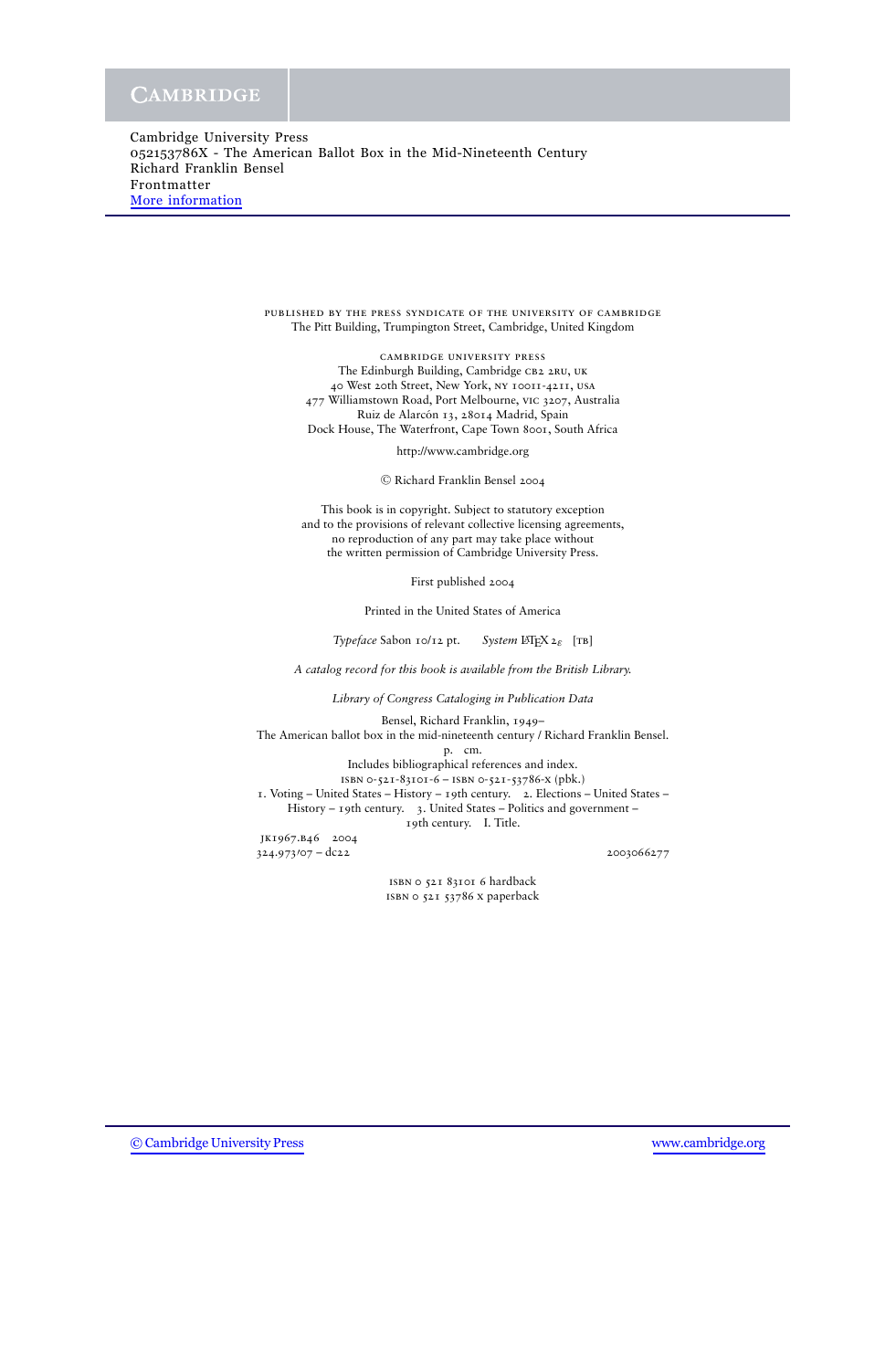Cambridge University Press 052153786X - The American Ballot Box in the Mid-Nineteenth Century Richard Franklin Bensel Frontmatter [More information](http://www.cambridge.org/052153786X)

## **Contents**

| Preface |                                                       | page vii    |
|---------|-------------------------------------------------------|-------------|
|         | Chapter I Introduction                                | $\mathbf T$ |
|         | Chapter 2 Structure and Practice of Elections         | 26          |
|         | Chapter 3 Social Construction of Identity in Eastern  |             |
|         | <b>Rural Communities</b>                              | 86          |
|         | Chapter 4 Ethno-Cultural Stereotypes and Voting in    |             |
|         | Large Cities                                          | 138         |
|         | Chapter 5 Frontier Democracy                          | 187         |
|         | Chapter 6 Loyalty Oaths, Troops, and Elections during |             |
|         | the Civil War                                         | 217         |
|         | Chapter 7 Conclusion                                  | 286         |
| Index   |                                                       | 299         |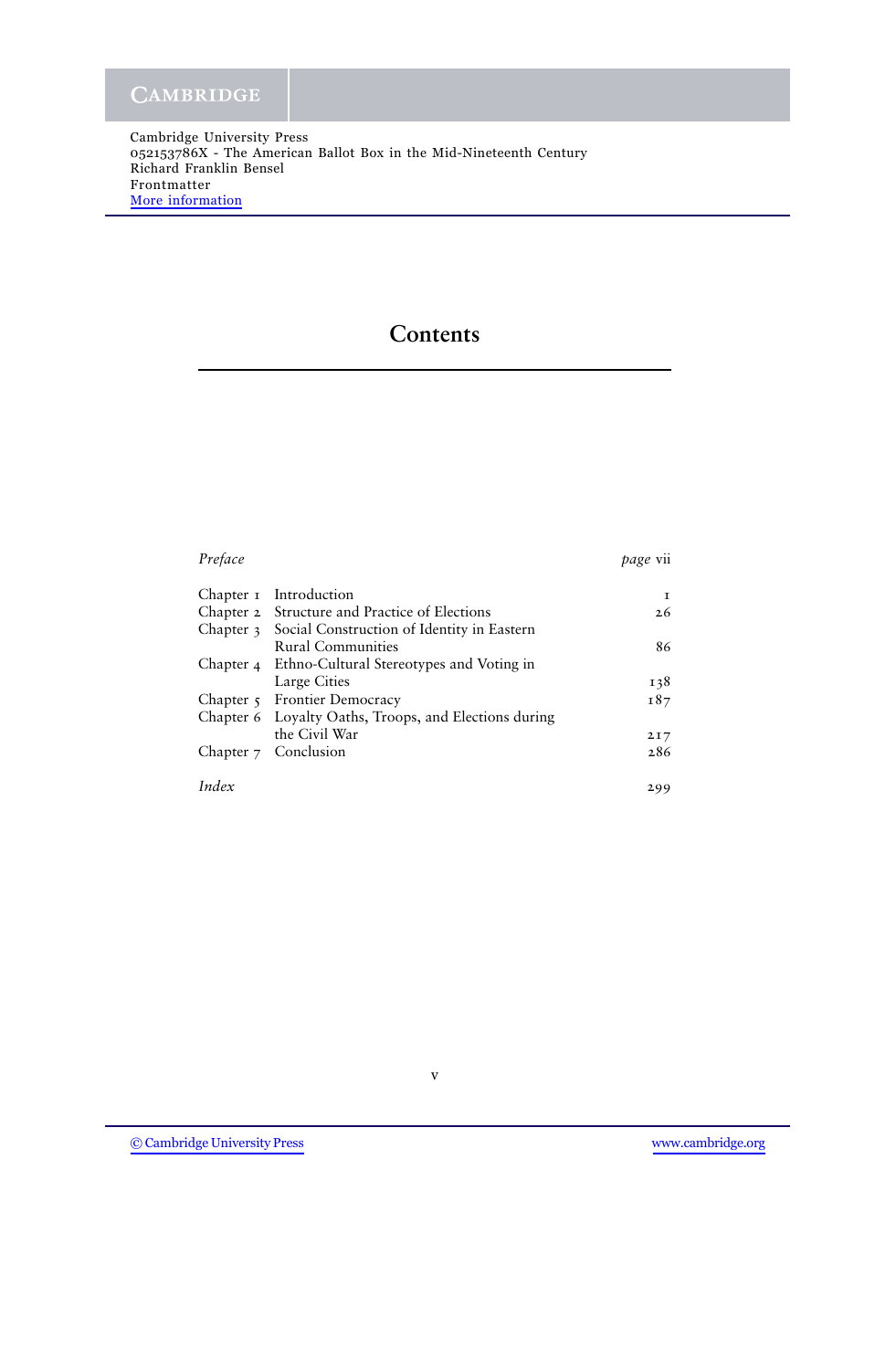Cambridge University Press 052153786X - The American Ballot Box in the Mid-Nineteenth Century Richard Franklin Bensel Frontmatter [More information](http://www.cambridge.org/052153786X)

# **Preface**

During the middle decades of the nineteenth century, the United States struggled through a long and bloody Civil War, settled much of the western prairie, and embarked upon a transition from an agrarian to an industrial society. During these two decades, Americans went to the polls, whether located in hamlets swarming with Union soldiers, wooden cabins so isolated that even neighbors had difficulty finding them, or saloons in the most densely populated sections of great cities. Their votes have come down to us as election returns reporting tens of millions of officially sanctioned and tabulated democratic acts. Neatly collated and arrayed in columns by office, candidate, and party, these returns are routinely interpreted as reflections of the preferences of the individuals composing the communities in which they were made out. Seen this way, we might conclude that the returns constitute unambiguous evidence of the existence of a robust democratic ethos. One of the purposes of this book is to suggest some important caveats that must attend this conclusion.

Most of the literature on mid-nineteenth-century politics has assumed that the electorate responded to the policy positions set down in party platforms. From this perspective, voters critically compared candidates and platform planks before choosing the alternative closest to their own personal tastes and policy positions.<sup>1</sup> Rational choice theorists, usually operating under strong assumptions characteristic of methodological individualism, are particularly prone to such interpretations. Party organizations wrote platforms and chose candidates precisely because they believed these platforms and candidates would attract voters.<sup>2</sup> In this rational and instrumental world, men first

 $I<sup>T</sup>$  For example, William Gienapp stresses the "critical influence of state and local issues on mass voting patterns" in *The Origins of the Republican Party, 1852–1856* (New York: Oxford University Press, 1987), pp. 7–9.

<sup>&</sup>lt;sup>2</sup> Barry Weingast provides a particularly apt example in his "Political Stability and Civil War: Institutions, Commitment, and American Democracy," in Robert H. Bates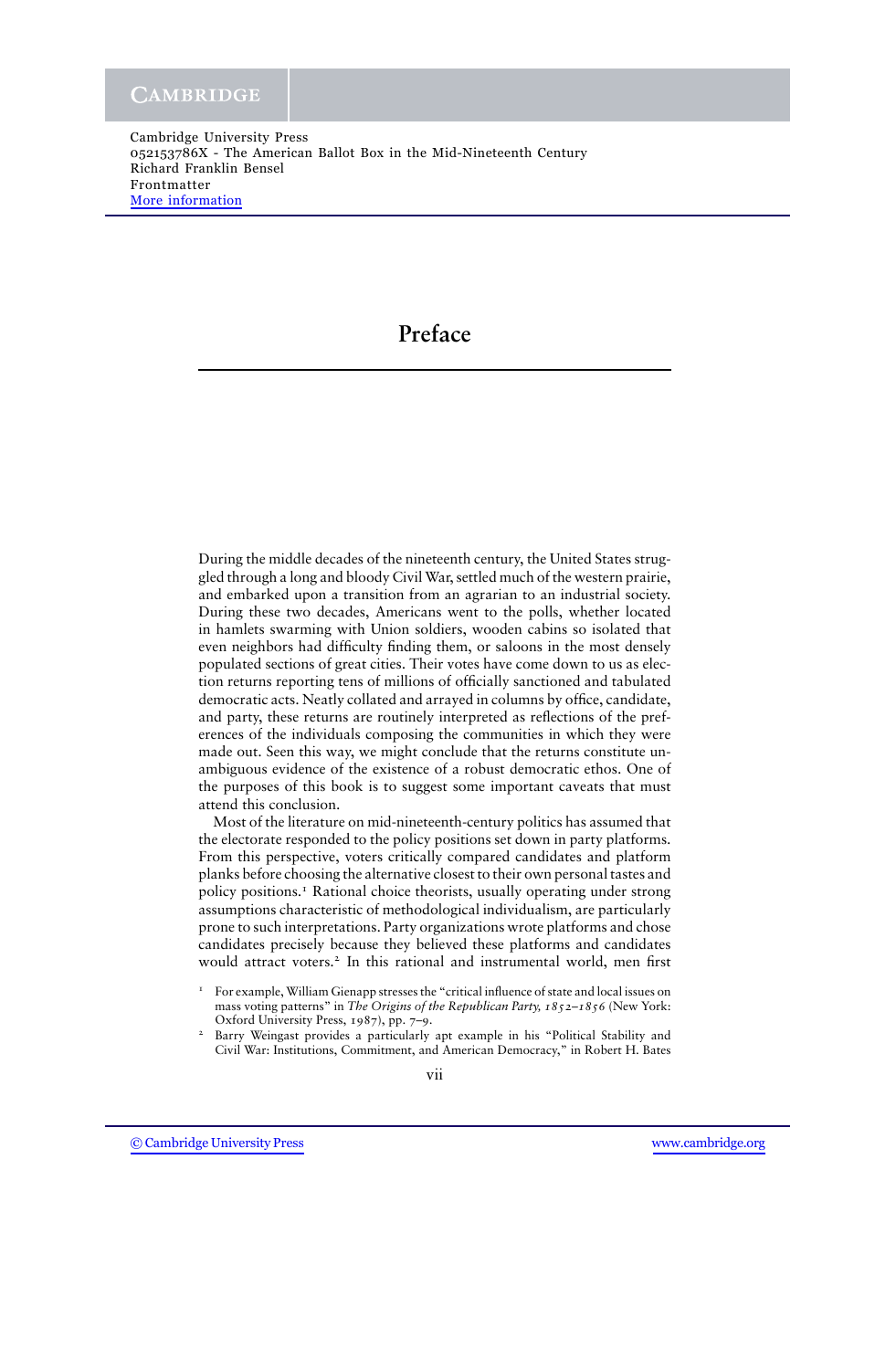#### viii *Preface*

reviewed the offerings presented by the various parties, chose one of the parties to support, decided whether or not to participate in the election, and then voted or failed to vote, as the case might be.

Many voters undoubtedly behaved in just this fashion and thus composed an individually autonomous, rationally calculating citizenry as they made up their minds and cast their ballots. However, other men operated on less familiar models. Such men are not quite aberrations, but they are clearly secondary figures in most political accounts of the period. The largest group is the teeming mass of party loyalists who made parties into more or less sacred cultural icons.<sup>3</sup> Such loyalists seldom compared party platforms or weighed the relative merits of candidates before casting their ballots. Other men fell out of their roles as autonomous, rationally calculating citizens when they accepted small bribes or favors in return for their vote. Although such exceptions are duly noted, the primary model, with its strong emphasis on the formation of individual preferences as the animating force behind electoral politics, still dominates most interpretations of American party competition.

While we know a great deal about the ways in which party organizations and candidates viewed the mass electorate in the nineteenth century, we know very little about how or why ordinary men participated in elections. Put another way, we know much more about the kind of strategies parties used in campaigns and the types of inducements they offered at the polls than we do about why ordinary men responded to these strategies and inducements.<sup>4</sup> As in all things, men varied in their familiarity with the policy positions of candidates and party organizations. At one end of this distribution, many voters had only the dimmest understanding of what might have been at stake in an election. A few literally did not understand what they did when they voted. The focus of this book is on these ordinary men, many of whom

et al., *Analytic Narratives* (Princeton, N.J.: Princeton University Press, 1998), pp. 148–93.

- <sup>3</sup> Many scholars have viewed, as did contemporary observers, party identity and allegiance as a birthright inheritance for native-born Americans and a baptism into ethnic solidarity for immigrants. For exhaustive reviews of the literature on nineteenth-century parties and the organizing role they played at all levels of American politics, see Ronald P. Formisano, "The 'Party Period' Revisited"; Mark Voss-Hubbard, "The 'Third Party Tradition' Reconsidered: Third Parties and American Public Life, 1830–1900"; and Michael F. Holt, "The Primacy of Party Asserted," *Journal of American History* 86 (1999): 93–120, 121–50, 151–7.
- <sup>4</sup> In their thick description of elections in the nineteenth century, Glenn Altschuler and Stuart Blumin provide numerous accounts of election practices, particularly enticements offered voters by party agents. However, almost all of their examples describe incidents from the point of view of these agents or other party elites (such as newspaper editors or party leaders). Ordinary voters rarely describe their own reasons for accepting such enticements or explain why they bothered to attend the polls in the first place. *Rude Republic: Americans and Their Politics in the Nineteenth Century* (Princeton, N.J.: Princeton University Press, 2000), esp. pp. 68, 70–82.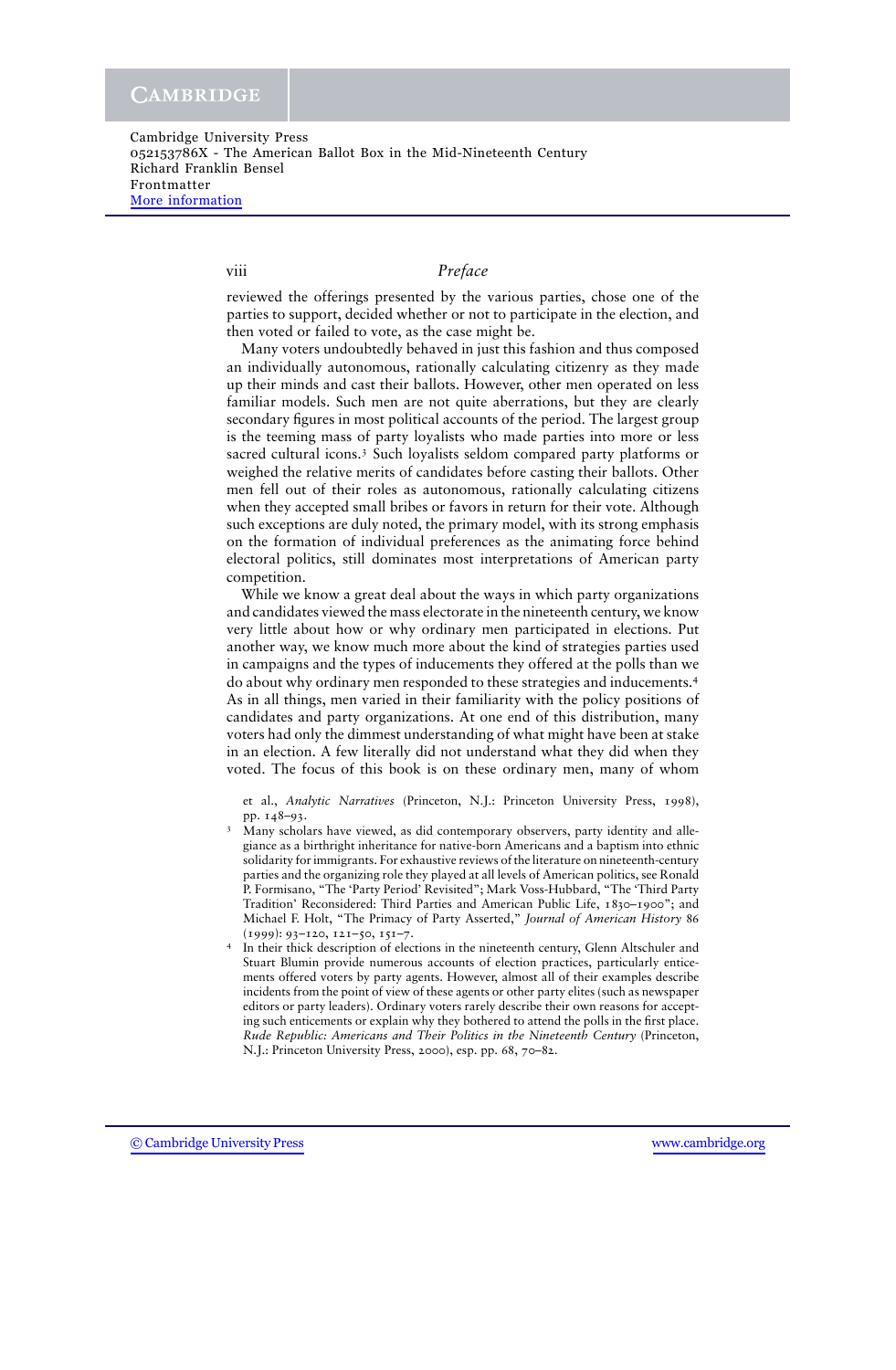#### *Preface* ix

rarely formed policy-related preferences, seldom studied party platforms, and could not recall the names of the candidates for whom they voted.

We are particularly interested in these ordinary men for several reasons. First, their experiences reveal the multitude of ways in which men were incorporated into American democracy.<sup>5</sup> As seen below, public policy considerations had little, if any, relation to the social networks and understandings that shaped the behavior of many men at the polls. For many men, for example, the act of voting was a social transaction in which they handed in a party ticket in return for a shot of whisky, a pair of boots, or a small amount of money. While these transactions could be seen as simple bribery, the practices associated with these exchanges were, in fact, much more complex. As part of the social and political culture surrounding the polls, they were frequently embedded in long-term personal relationships between party agents and the men who voted; these relationships and their associated practices had become expectations in which, for instance, men came to think of themselves as Democrats because they were given things by men who worked for the Democratic party. Put another way, the men who were given things had become Democrats precisely because they had come to expect to be given things by Democratic agents at the polls. Such men were not so much bribed as rewarded for their votes.<sup>6</sup>

Other men came to the polls with friends and relatives who pressured, cajoled, or otherwise persuaded them to vote a particular ticket. Brothers, for example, sometimes "voted" their imbecilic siblings, in the process negotiating the necessary rituals for them (e.g., giving their names and residences to the judge of election). In other cases, fathers and brothers threatened "trouble in the family" if their sons and siblings voted wrong. In yet other instances, men belonging to ethnic and religious communities threatened their fellow countrymen and co-religionists with social ostracism if they transgressed party lines. Some employers, particularly landlords and farmers, watched how their tenants and employees voted, exploiting the asymmetries in their economic relationship. In army camps during the Civil War, soldiers often cast their tickets into cigar boxes and tin cups set down in front of the company commander's tent. In many of those camps, to vote for the Democratic party was considered a treasonous slur on the valor of fallen comrades. In

- <sup>5</sup> "Incorporation into a democracy" is defined here as the creation of links between a citizen and the act of voting such that a citizen comes to have some reason to vote. Such reasons can include moral obligation (e.g., sense of civic duty), petty bribery, party loyalty, or preferences with respect to public policies or candidates. What matters is that a citizen voluntarily participates in the rituals associated with voting.
- <sup>6</sup> Aside from the supposition that party allegiance was formed through interaction with party agents (and thus after at least the first gift of money or liquor), this interpretation is roughly compatible with that offered in Howard W. Allen and Kay Warren Allen, "Vote Fraud and Data Validity," in Jerome M. Clubb, William H. Flanigan, and Nancy H. Zingale, eds., *AnalyzingElectoral History: A Guide to the Study of American Voting Behavior* (Beverly Hills, Calif.: Sage, 1981), pp. 156–7, 166.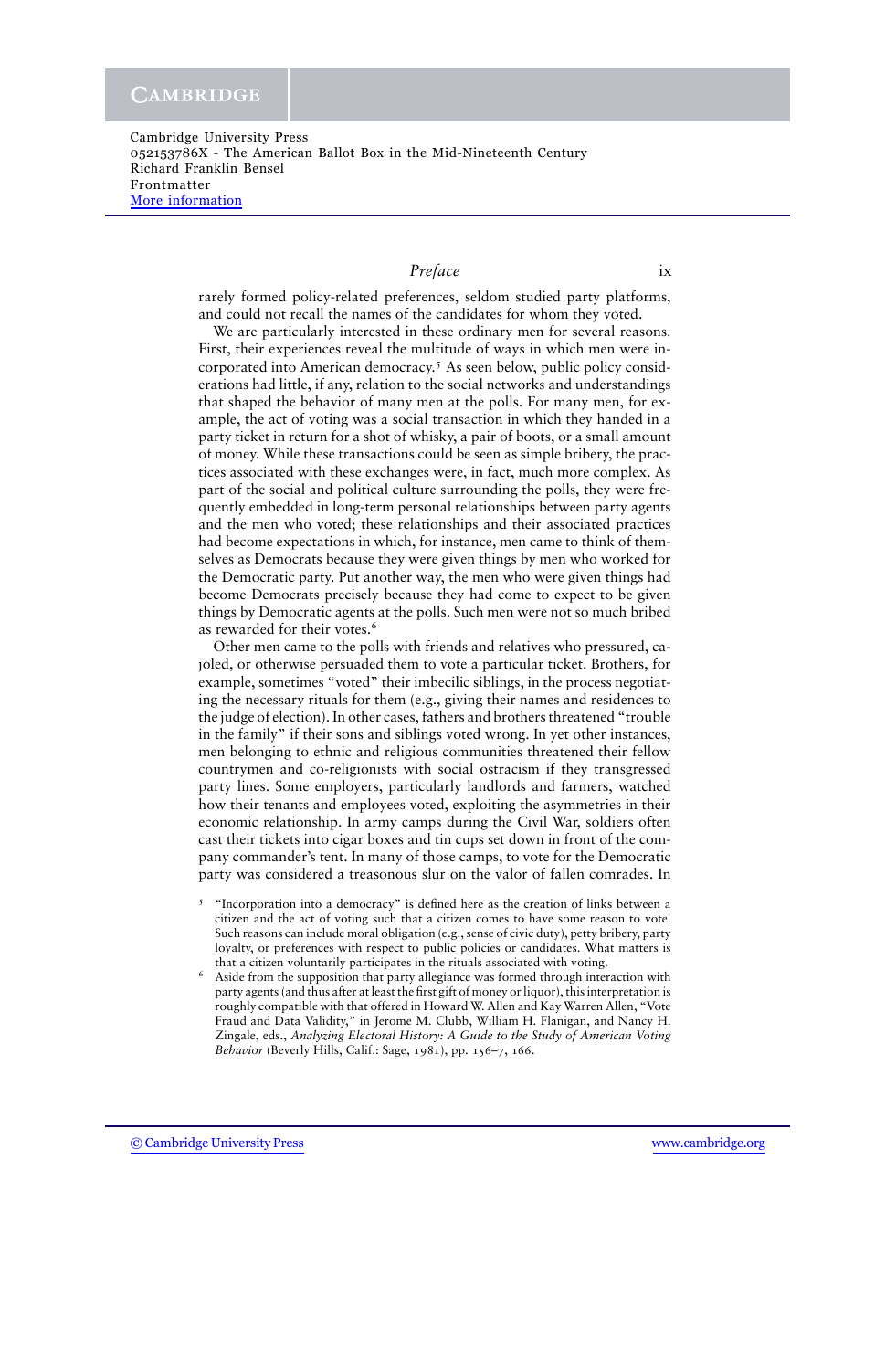### x *Preface*

all these circumstances, men sometimes discovered subterfuges in which opposition party agents helped disguise, in one way or another, the ticket they cast at the polls. Those subterfuges themselves constituted social practices helping to shape the public space outside the voting window.

At many polling places, men were physically prevented from voting for a particular party. In some cities, for example, gangs ruled the polling place and violently attacked those who attempted to vote for the opposition. And during the Civil War, Union soldiers and state militia patrolled many civilian polling places with bayonets afixed to their rifles. Throughout the border states, many a "southern sympathizer" was violently evicted from polling places by soldiers whose ostensible duty was merely to keep the peace. In the frontier West, violence and intimidation similarly shaped elections. The isolation of polling places and the absence of thickly settled communities encouraged opportunistic subversion of the democratic process as men attempted to influence the siting of county seats on land they already owned and the granting of government contracts by elected territorial officials. In all these cases, the "formation of individual preferences" was a convenient fiction shrouding organized collusion and intimidation.

There is a second reason we should be particularly interested in these ordinary men, men for whom the act of voting was not a simple transformation of a personal issue preference into an instrumental vote on government policy. Many men, in fact, had only a rudimentary sense of the grand policy issues at stake in national and state elections. If those issues had been the only reason they went to the polls, turnout would have been much, much lower than it was.

Instead, the polling place was usually congested with milling throngs of men waiting for their turn to vote or, having voted, simply enjoying the public spectacle.<sup>7</sup> In the latter group were usually men who had placed wagers on the outcome at that precinct. Monitoring what they saw before them, they had an immediate, material interest in the way the election was conducted. However, many men appear to have gone to the polls simply because they were exciting, richly endowed with ethno-cultural themes of identity, manhood, and mutual recognition of community standing.<sup>8</sup> Because

- <sup>7</sup> Many of these men were "floaters" who waited for one or the other of the parties to offer them something in return for their vote. Mark W. Summers, *The Plundering Generation: Corruption and the Crisis of the Union, 1849–1861* (New York: Oxford University Press, 1987), p. 57.
- <sup>8</sup> On the polling place as the setting for social activities associated with election day, see William E. Gienapp, "'Politics Seem to Enter into Everything': Political Culture in the North, 1840–1860," in William Gienapp, Thomas B. Alexander, Michael F. Holt, Stephen E. Maizlish, and Joel H. Silbey, *Essays on American Antebellum Politics, 1840– 1860* (College Station: Texas A&M University Press, 1982), pp. 46–7. Many men, in fact, tarried at the polling place before and after they voted, both creating the public spectacle that made the polling place exciting and demonstrating the attraction that spectacle held for ordinary voters.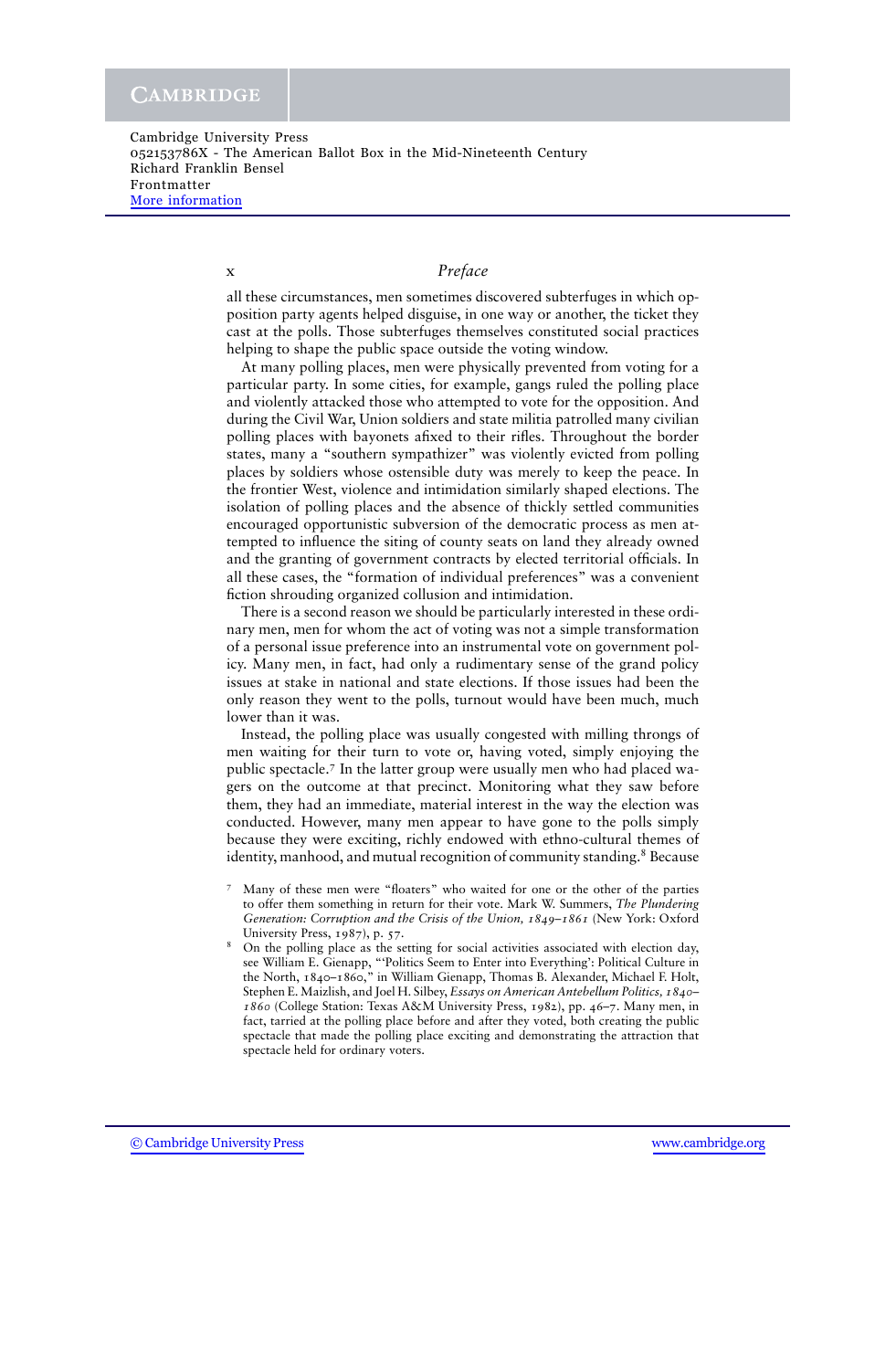#### *Preface* xi

these themes were publicly contested in ways that dramatically reinforced the ethno-cultural alignments of men and parties, the physical arrangement of the polling place provided more than the material setting in which men negotiated their transactions and intimidated their neighbors.<sup>9</sup> That same setting also gave rise to practices that strengthened the ethno-cultural flavor of the American party system.<sup>10</sup>

Even though the polling place was populated by men who conceived of their political identities in ethno-cultural terms, it was also the site in which the great political economic issues of the day, such as secession, slavery, and civil war, were decided. From that perspective, there is an obvious disjunction between, on the one hand, the way in which men conceived of themselves as they voted and, on the other, the great policy consequences of their votes. Only close study of the social practices and organization of the polling place can allow us to bridge this chasm.<sup>11</sup>

- The emergence of ethno-cultural characteristics as important constitutive elements in party competition occurred some decades after the parties themselves had formed. As Richard P. McCormick has described, the party system was initially founded by ambitious political leaders who exploited the passions of an electorate that tended to focus on the presidential contest (in particular, Andrew Jackson and his competitors) as an aligning template for organizational development. This template at first only incidentally incorporated ethno-cultural characteristics into party identity and tactics. *Second American Party System: Party Formation in the Jacksonian Era* (Chapel Hill: University of North Carolina Press, 1966), esp. pp. 329–56. Although the suggestion cannot be elaborated on here, ethno-cultural themes in party competition in and around the polling place probably emerged and were certainly reinforced by the growing anonymity of the electorate in subsequent decades as a consequence of suffrage expansion, urbanization, and population growth. These developments would have made the stereotyping of prospective voters – men who were personally unknown to party agents – almost a necessity as party challengers attempted to prevent or at least to limit illegal participation by the opposition.
- <sup>10</sup> In what Ronald Formisano described as "their first party contest," Michigan Democrats and Whigs fought over whether or not aliens would be allowed to vote if they had taken out their first papers (indicating that they intended to become naturalized citizens but were not yet naturalized). He notes that this issue was also salient in Illinois, Iowa, and Wisconsin. In all these cases, both the suffrage itself (as a public dispute between the parties) and enforcement of the eligibility requirement (as a practice in and around the polling place) would have provided an initial tilt to the parties, either toward (in the case of the Democrats) or against (for the Whigs) foreign-born ethnic minorities and, by association, Catholics. Once set in motion, party agents would have accelerated this tilt by aiding or obstructing men as they negotiated the procedural hurdles associated with their approach to the voting window. *The Birth of Mass Political Parties, Michigan, 1827–1861* (Princeton, N.J.: Princeton University Press, 1971), pp. 81–97. On the ethno-cultural origins of the American party system more generally, see pp. 3, 56–80, 102–18, 128–38. For the theoretical foundations of the ethno-cultural interpretation of nineteenth-century American politics, see pp. 9–12.
- <sup>11</sup> Ever since the emergence of the ethno-cultural interpretation of nineteenth-century voting some four decades ago, the literature on nineteenth-century American politics has been almost schizophrenic. On the one hand, policy conflict has been viewed as the primary force driving party competition at both the federal and state levels as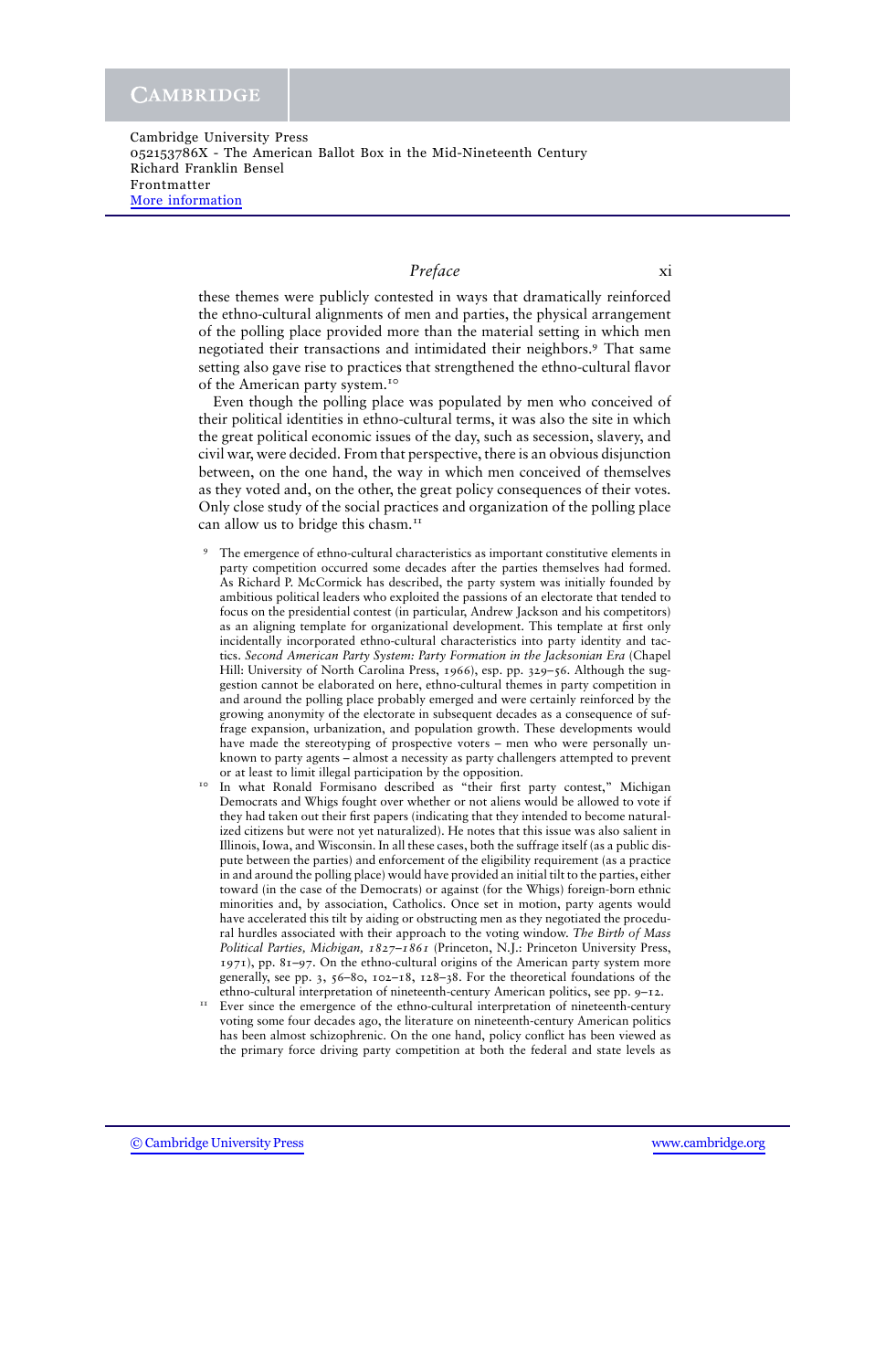#### xii *Preface*

Despite the importance of voting to the emergence and development of American democracy, actual voting acts and the physical and social settings in which they took place have been little studied. One explanation for this inattention is that scholars have often taken them for granted. From this perspective, voting is and was so routinized as to constitute nothing more than a banal background for competition between parties and ideologies. However, any notion that the nineteenth-century polling place had the often tomb-like quiet and well-behaved placidity of modern precincts must be immediately dismissed.

Although some people were killed at the polls, most violence took the form of pushing and shoving that did not cause serious injury. But violent threats and physical obstruction, including the covert display of weapons, were apparently very common, so common that a routine rebuttal for charges of election excesses was that voting had always been conducted under such conditions. In rural areas, violence and intimidation extended far beyond the immediate vicinity of the polling place and the hours when the polls were actually open. Because rural voters were thickly embedded in their

legislative divisions over slavery, secession, the tariff, and the banking system shaped and reshaped alignments in the party system. On the other hand, popular participation in elections has been viewed as driven by ethnic and cultural loyalties, the latter having little to do with policy contention after the voting is completed. For examples of the literature from the policy perspective, see Stephen Skowronek, *Buildinga New American State: The Expansion of Administrative Capacities, 1877–1920* (New York: Cambridge University Press, 1982); Daniel P. Carpenter, *The Forging of Bureaucratic Autonomy: Reputations, Networks, and Policy Innovation in Executive Agencies, 1862–1928* (Princeton, N.J.: Princeton University Press, 2001); Elizabeth Sanders, *Roots of Reform: Farmers, Workers, and the American State, 1877–1917* (Chicago: University of Chicago Press, 1999); Gretchen Ritter, *Goldbugs and Greenbacks: The Antimonopoly Tradition and the Politics of Finance in America, 1865–1896* (New York: Cambridge University Press, 1997); and Richard Franklin Bensel, *Yankee Leviathan: The Origins of Central State Authority in America, 1859–1877* (New York: Cambridge University Press, 1990) and *The Political Economy of American Industrialization, 1877–1900* (New York: Cambridge University Press, 2000). For an exhaustive review of the ethno-cultural literature, see Ronald P. Formisano, "The Invention of the Ethnocultural Interpretation," *American Historical Review* 99 (1994): 453–77. Formisano suggests, first, that "ethno-cultural" scholarship has strongly, almost exclusively focused on electoral politics, to the exclusion of policy decisions and implementation and, second, that the lowest common denominator underlying ethnocultural scholarship may have been a rejection of economic explanations of political behavior. Even so, most ethno-cultural historians have conceded at least some role for economic interest in nineteenth-century political behavior. See, e.g., Lee Benson, *The Concept of Jacksonian Democracy: New York as a Test Case* (New York: Atheneum, 1966), pp. 88–9, 140–50, 156–64, 290–1, 300. On the ethno-cultural foundation of antebellum politics, see Joel H. Silbey, *The Partisan Imperative: The Dynamics of American Politics before the Civil War* (New York: Oxford University Press, 1985), pp. xv–xix, and, more generally, Paul Kleppner, *The Third Electoral System, 1853– 1892: Parties, Voters, and Political Cultures*(Chapel Hill: University of North Carolina Press, 1979).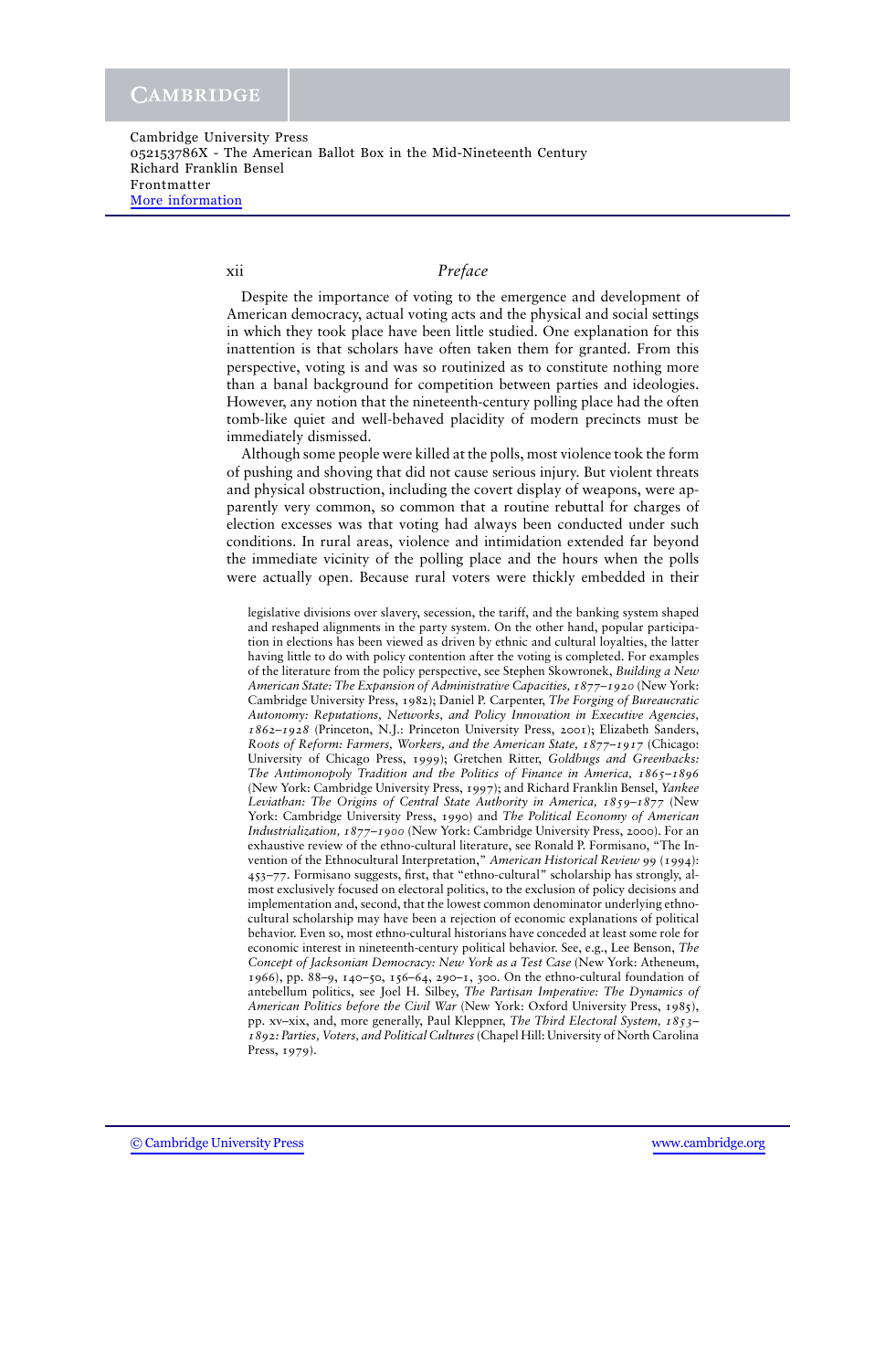### *Preface* xiii

communities, they inevitably carried their social and political histories to the polls with them. Their neighbors, serving as party observers or election judges, knew their names and political leanings and were thus able to dispense with stereotyped physical appearance and ethnic accents that, in the larger cities, served as proxies for partisan affiliation. Retribution could also be delayed for days or even weeks after an election because the voter, whose ballot had been monitored at the polls, could be located even after he had returned home. This also meant that retribution could be credibly threatened well before the election was held. Thus, unlike cities where the politicization of the community was largely restricted to the immediate proximity of the polling place on election day, rural areas could be effectively politicized for much longer periods and over much greater distances.

Because party agents in large cities were unacquainted with most of the men who approached the polls, partisans often relied on ethnic identities in order to separate supporters and opponents. This reliance in effect transformed national policy issues into contests between ethnic and religious communities. For example, in late antebellum St. Louis the sociology of voting transformed an issue-centered political competition between "free soil" and proslavery partisans into a social confrontation between "Germans" and "Irishmen" in and around the polls. In the broadest, most abstract perspective, what injected popular passion into the election was federal policy toward human bondage, but at the polling place, this translated into the social identification of "Germans" (universally considered to heavily favor "free soil" territorial policies) and "Irishmen" (just as heavily "proslavery").<sup>12</sup> Since partisans on both sides relied on the ascriptive characteristics of potential voters, these characteristics became the local basis of what was a much larger and more abstract ideological contest.

It is likely that these differences between city and country influenced the underlying political allegiances of voters as well. In St. Louis, for example, abuse at the polls by "Irish" Democrats probably turned more than one proslavery German away from the Democrats and toward "free soil" nativists. This tendency would have reinforced the ethnic coloration of the major parties in areas where anonymity was fairly high. In rural areas where anonymity was low, the tendency would have been toward political uniformity, turning communities into one-party bailiwicks.

 $12$  While Germans in St. Louis (and Missouri generally) overwhelmingly favored "free soil" policies, this was not the case in other American communities. Germans in Iowa, Michigan, and Pittsburgh, for example, probably inclined toward the Democratic party. In Illinois and Minnesota, on the other hand, they were probably at least as Republican as the remainder of the electorate. Frederick C. Luebke, ed., *Ethnic Voters and the Election of Lincoln* (Lincoln: University of Nebraska Press, 1971), pp. 108–9, 123–4, 173–4, 180, 209; Michael Fitzgibbon Holt, *Forging a Majority: The Formation of the Republican Party in Pittsburgh, 1848–1860* (New Haven, Conn.: Yale University Press, 1969), pp. 4, 356–7, 359–60, 367–8.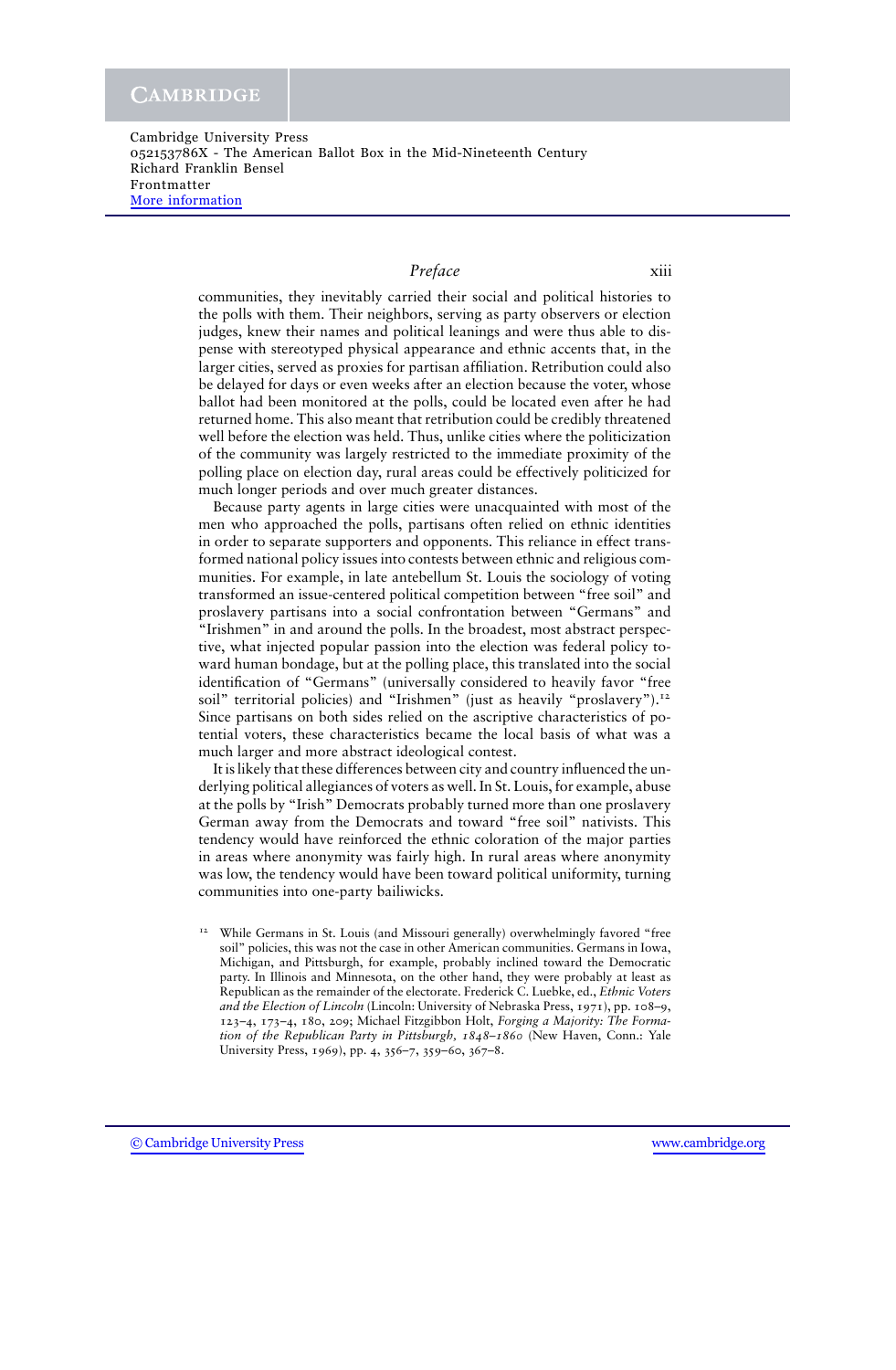### xiv *Preface*

The significance of the way in which American men voted transcends the history in which they lived. Students of comparative politics, for example, sometimes discern at least a distant parallel between the United States during the nineteenth century and contemporary nations currently undergoing transformation from agrarian to industrial societies. The social and political stresses associated with industrialization appear to have a certain commonality, among them the emergence of working-class claims on wealth, the intensification of ethnic competition, and the subordination of the public weal to economic development. Furthermore, violent conflict in and around the polls, corruption, and a general politicization of society also seem to characterize contemporary industrializing nations attempting to combine democracy and development. There is at least a limited sense in which the earlier American performance can serve as a benchmark for these contemporary nations, allowing us to form expectations about what can be reasonably expected and about the long-term consequences of various election pathologies where they do emerge. We can also see that formal election procedures are not ever sociologically or politically neutral; certain groups and interests are favored and others disarmed by the rules themselves. The policy stakes are perhaps higher during industrialization than at most periods in a nation's history, adding to the concatenation of passion, interest, and identity congregating in and around the polling place.

When I first conceived of this project, I thought it would be possible to reconstruct a generic "act of voting" that could serve as a modal description of what I anticipated would be comparatively minor variations in particular times and places. Put another way, I believed that I could construct an "ideal type" of the voting process that, although it changed over time, would still anchor a general analysis of voting in America in the middle of the nineteenth century. This would have been a basically democratic model against which fraud, intimidation, and corruption could have been identified as pathologies. I still believe that such a model has utility, but much of its utility lies in the fact that it was so seldom approximated. In fact, our modern conceptions of democracy are largely anachronistic intrusions when transplanted into the nineteenth century.

Many citizens so strongly believed in the principles that drew them into the political process that any and all means of achieving victory were justified. Ballot stuffing and intimidation were thus interpreted as means of adjusting the franchise in such a way that the only legitimate (and thus democratic) outcome would occur. For example, in different times and places, the participation of immigrants, Catholics, and southern whites in elections were all seen as perversions of the franchise, perversions that could be corrected only by making certain that their votes would not constitute a majority of those cast at the polls. But these views were never hegemonic; encouraged by their leaders and sponsors, immigrants, Catholics, and southern whites still voted.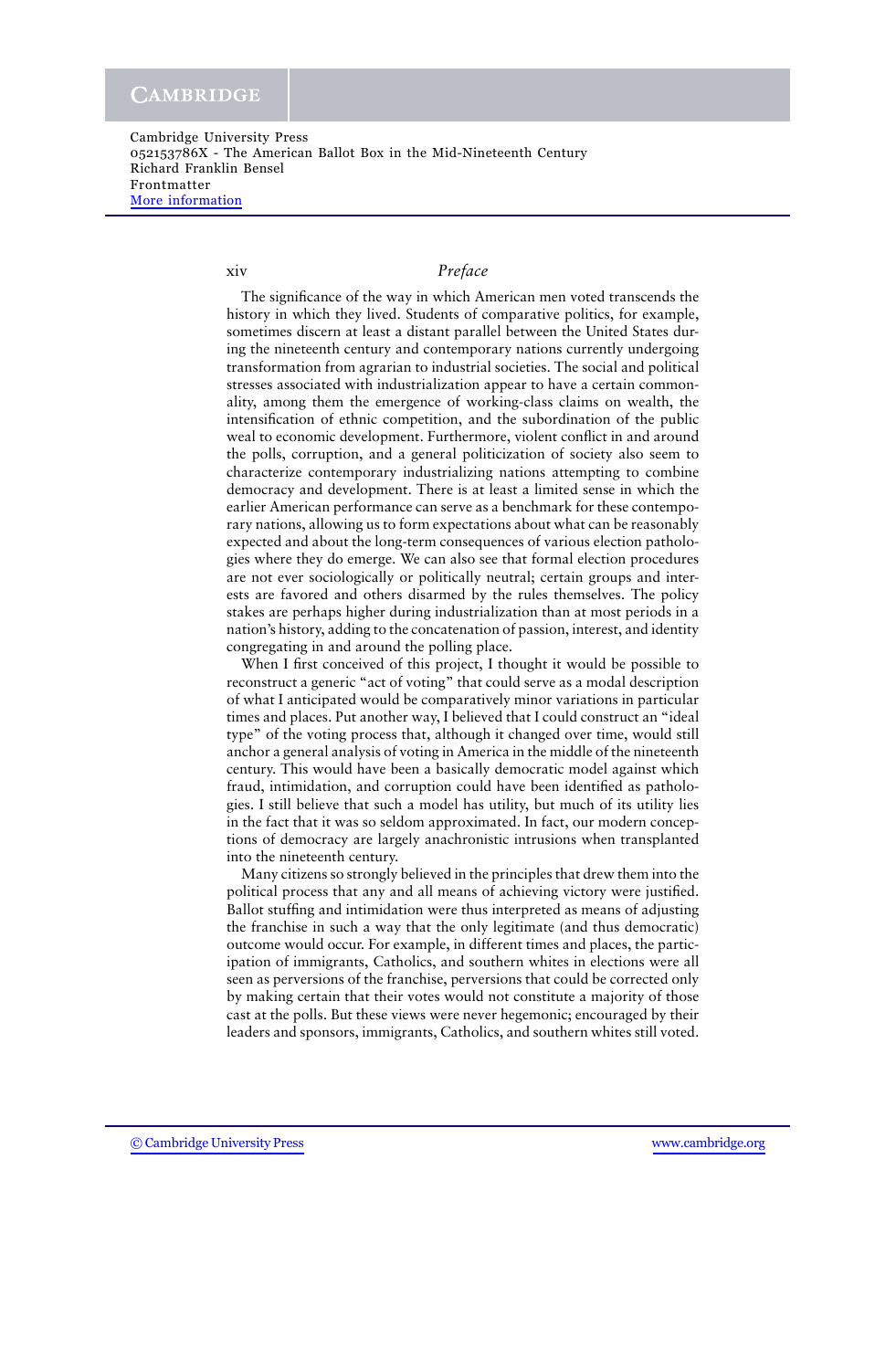#### *Preface* xv

Their stubborn participation, despite the hostility of a large portion of public opinion, compelled the resort to fraud and intimidation. If these groups had peacefully acquiesced in their disfranchisement, these extraordinary methods of adjusting the outcome of elections would not have been necessary. And this set up what may have been the most fundamental contradiction in nineteenth-century American democracy, a contradiction arising out of the incompatibility of two basic principles of the period's politics. One of these was that the influence of social groups over the outcome of elections should somehow be weighted by their comparative characteristics, such as relative loyalty to the national government, ethnic identification with American nationality, or approximation to the Anglo-Saxon racial stereotype. The other principle was that the election process should accurately count and report all votes properly cast at the polls.

Attempts to resolve this contradiction produced a vague, ever-shifting boundary between what were considered legitimate and illegitimate means of shaping the outcome. Social and economic intimidation, for example, was publicly deplored but otherwise tolerated when carried out by private citizens.<sup>13</sup> However, when exercised by public authorities, particularly federal troops, this same intimidation made the American public much more uncomfortable.<sup>14</sup> Complicating matters even further, many of the most powerful private citizens donned public robes on election day, serving as election judges and clerks. Conversations between these men-as-judges and their

- <sup>13</sup> Most accounts of urban elections describe polling places as increasingly violent and chaotic after the end of the 1830s. See, for example, Harriet E. Amos, *Cotton City: Urban Development in Antebellum Mobile* (Tuscaloosa: University of Alabama Press, 1985), p. 117. As the nineteenth century wore on, election violence and intimidation continued to rise, peaking in the North and border states in the 1850s and 1860s and in the South during and just after Reconstruction. In some ways the northern and border state pattern reflected a transition from a more personalistic and communal society in the opening decades of the century to a more highly regulated and institutionalized society at the end. The creation of effective registration laws and procedures, for example, placed responsibility for the determination of voter eligibility in the hands of government bureaucracies, thus removing one of the major sources of polling place contention. These laws and procedures required, as a precondition, the systematic identification of residence (e.g., numbers on houses) and clearly legible records (e.g., widespread adoption of the typewriter). Both developments came fairly late in the century. In the South, violence began to decline only once most blacks and poor whites were removed from the electorate, thus reducing much of the racial and class tension that previously divided the region.
- <sup>14</sup> The leading authority on election law, for example, utterly condemned military intervention. "There can, however, be no doubt but that the law looks with great disfavor upon anything like an interference by the military with the freedom of an election. An armed force in the neighborhood of the polls is almost of necessity a menace to the voters, and an interference with their freedom and independence. ... " George W. McCrary, *A Treatise on the American Law of Elections* (Keokuk, Iowa: R. B. Ogden, 1875), p. 315. Also see pp. 319–20.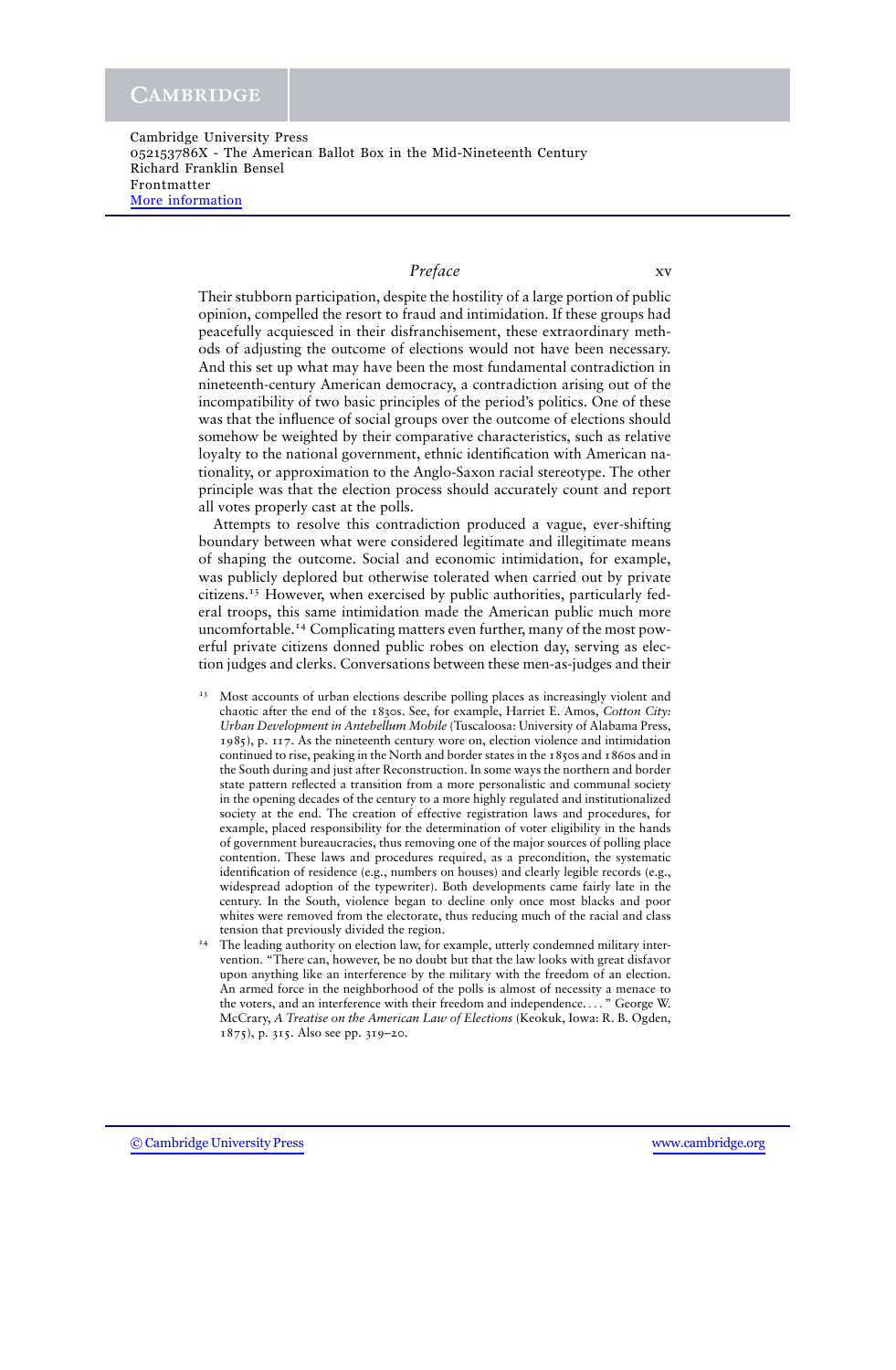### xvi *Preface*

neighbors-as-voters were often a mixture of quasi-official rulings and threats of private retribution, the latter extending well beyond proceedings in the immediate vicinity of the polling place on election day.

This study begins in 1850 because, as Richard P. McCormick noted, the transition from the second to the third American party system occurred at about that time.<sup>15</sup> I originally intended to continue the analysis into the 1870s or beyond but later chose to stop in 1868 for several reasons. The most important was that I uncovered much more geographical and temporal variation in election practices than I had expected. To fully present the evidence that I had unearthed, I had to contract the scope of the study. The second reason was that southern elections during Reconstruction were, even given this variation, just very different from southern elections before the war or northern elections at any time. Practices in and around the southern polling place constituted a kind of social and political war between white Democrats and black Republicans in which the polling place was merely one site of conflict. For these reasons, only northern contests were analyzed during the postwar period and the study ends in 1868 when southern states began to reenter the Union.

I began telling stories of mid-nineteenth-century elections to friends and colleagues well before the first page of this book was written. In fact, one of my guidelines in reducing these narratives to a formal text was their reactions to tales of polling place debauchery and intrigue. Some of the most important conversations arose in connection with a presentation to the Institution for Social and Policy Studies at Yale. Later, both Karen Orren and Stephen Skowronek, in their editorial roles, pushed me to combine these individual anecdotes into a generalized account.<sup>16</sup> As one of the reviewers for *Studies in American Political Development*, Walter Dean Burnham pressed me in the same direction. All three are among the most important reasons I am happy to call American political development my home. Fabrice Lehouq generously offered to read the entire manuscript and then, even more generously, gave me advice on how to place the work in a more comparative frame. Although I have not been able to follow up on his suggestions in this book,

- <sup>15</sup> McCormick, *Second American Party System*, pp. 13–14. More importantly, 1850 generally marked a change in many parts of the United States between what might be called "neighborhood" and "mass society" polling places, a transition that took place even earlier along the northeastern seaboard. Richard P. McCormick, *The History of* Voting in New Jersey: A Study of the Development of Election Machinery, 1664–1911 (New Brunswick, N.J.: Rutgers University Press, 1953), pp. 122–3. However, even in the late 1860s much of the nation still voted in rural or small town communities in which most adult males were known to those attending the polls.
- <sup>16</sup> The result was "The American Ballot Box: Law, Identity, and the Polling Place in the Mid-Nineteenth Century," *Studies in American Political Development* 17 (Spring  $2003$ :  $I - 27$ . Although some of the text is reprinted in the present volume, most of this article contains narrative accounts that are not duplicated here.